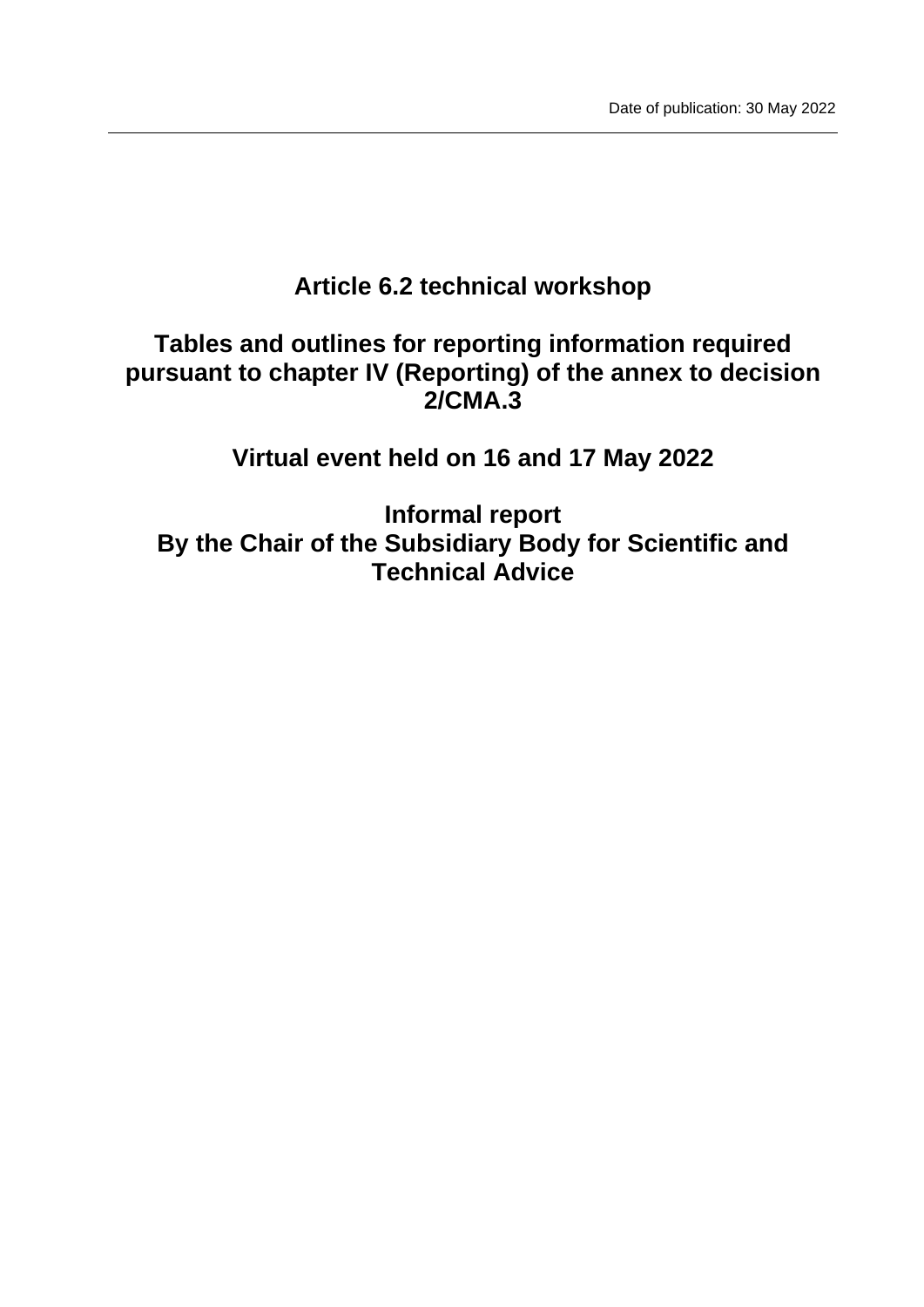### **TABLE OF CONTENTS**

### Page

| Ι. |    |                                                                 |                                                                                                                          |  |
|----|----|-----------------------------------------------------------------|--------------------------------------------------------------------------------------------------------------------------|--|
|    | Α. |                                                                 |                                                                                                                          |  |
|    | В. |                                                                 |                                                                                                                          |  |
| Ш. |    |                                                                 |                                                                                                                          |  |
| Ш. |    |                                                                 |                                                                                                                          |  |
|    | Α. | Outlines of the initial report and of the annex to the biennial |                                                                                                                          |  |
|    |    | 1.                                                              |                                                                                                                          |  |
|    |    | 2.                                                              |                                                                                                                          |  |
|    |    | 3.                                                              |                                                                                                                          |  |
|    |    | 4.                                                              | Alignment of information submitted by participating Parties to                                                           |  |
|    |    | 5.                                                              | Application to participating Parties in the mechanism<br>established in Article 6, paragraph 4 of the Paris Agreement  8 |  |
|    |    | 6.                                                              | Minimizing the reporting burden on participating Parties  8                                                              |  |
|    |    | 7.                                                              |                                                                                                                          |  |
|    |    | 8.                                                              |                                                                                                                          |  |
|    |    | 9.                                                              |                                                                                                                          |  |
|    | B. |                                                                 |                                                                                                                          |  |
|    |    | 1.                                                              |                                                                                                                          |  |
|    |    | 2.                                                              |                                                                                                                          |  |
|    |    | 3.                                                              |                                                                                                                          |  |
|    |    | $\overline{4}$ .                                                |                                                                                                                          |  |
|    |    | 5.                                                              |                                                                                                                          |  |
|    |    | 6.                                                              |                                                                                                                          |  |
|    |    | 7.                                                              |                                                                                                                          |  |
|    |    | 8.                                                              |                                                                                                                          |  |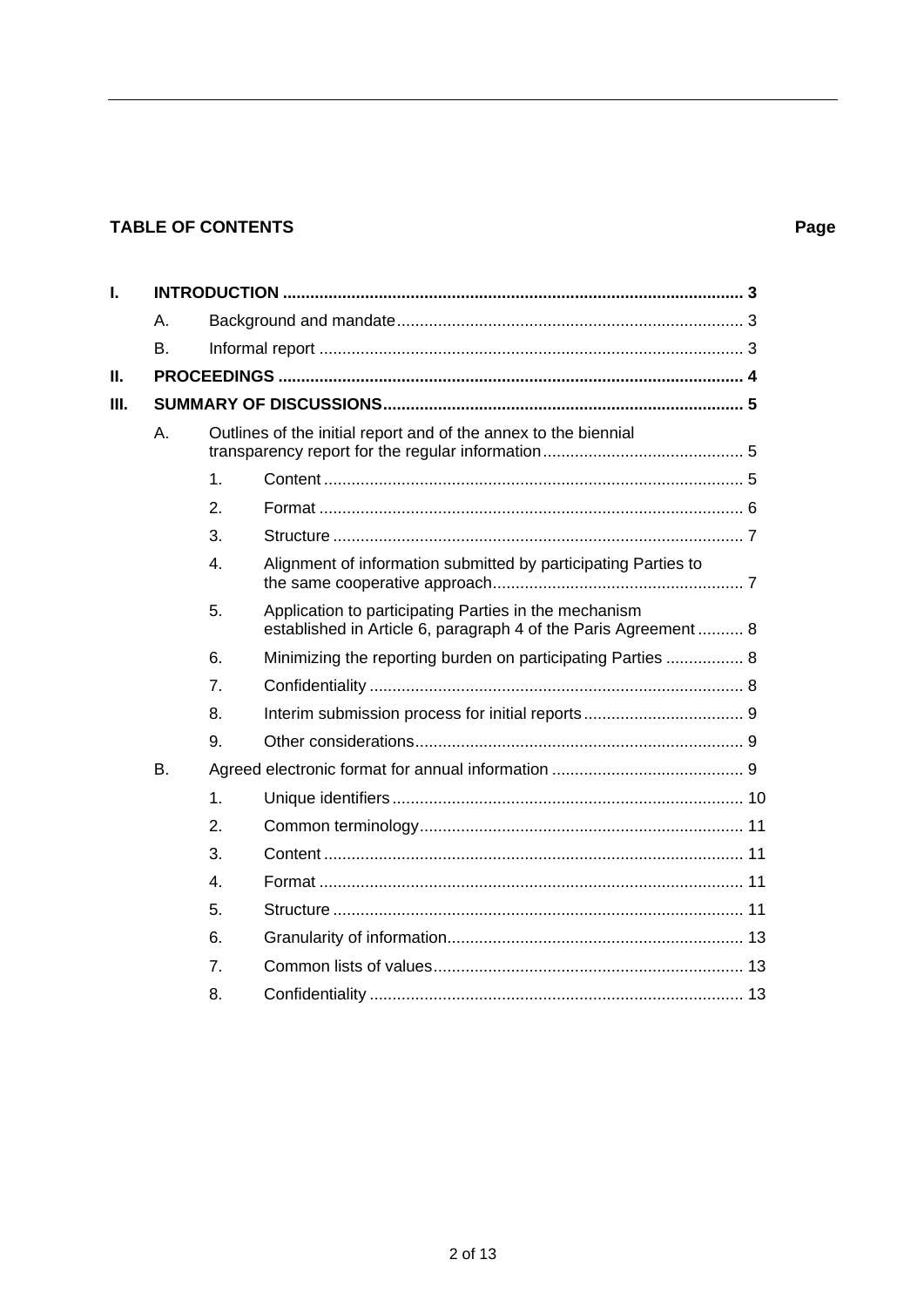## <span id="page-2-0"></span>**I. Introduction**

### <span id="page-2-1"></span>**A. Background and mandate**

- 1. The Conference of the Parties serving as the meeting of the Parties to the Paris Agreement (CMA, 2/CMA.3, paragraph 5) requested the secretariat to organize a technical workshop, ensuring broad participation of Parties, to develop options for the tables and outlines for the information required pursuant to chapter IV of the annex to decision 2/CMA.3 (Reporting), including the agreed electronic format (AEF) referred to in chapter IV.B of the annex to decision 2/CMA.3 (Annual information), on the basis of the information in those chapters, for consideration by the Subsidiary Body for Scientific and Technological Advice (SBSTA) at its fifty-sixth session ( SBSTA 56, June 2022).<sup>1</sup>
- 2. The SBSTA Chair, Mr. Tosi Mpanu Mpanu (Democratic Republic of the Congo), at his own discretion, invited Mr. Peer Stiansen (Norway) and Ms. Moekti Handajani Soejachmoen (Indonesia) to co-facilitate the technical workshop. This arrangement does not pre-empt any facilitation arrangements for SBSTA 56.
- 3. In addition to this technical workshop, the CMA had invited submissions from Parties on options for the tables and outlines for the information required pursuant to chapter IV of the annex to decision 2/CMA.3 (Reporting) by 31 March 2022.<sup>2,3</sup>
- 4. During the opening of the workshop, the SBSTA Chair confirmed the importance of the submissions and the output from the workshop as significant inputs to the negotiations, irrespective of whether the submission was received by the deadline. However, the SBSTA Chair indicated that the earlier the submissions were made, the greater the opportunities would be for Parties to appreciate and consider their content.
- 5. As has been the tradition in relation to agenda items on Article 6 of the Paris Agreement, the technical workshop was open to admitted observers to follow the proceedings of the workshop via live broadcast. Regarding submissions made by observers, the SBSTA Chair clarified that such submissions were accepted and published as unsolicited submissions on the submissions' portal for information of Parties but were not part of the formal process.

### <span id="page-2-2"></span>**B. Informal report**

6. The SBSTA Chair, with the assistance of the co-facilitators and the secretariat, has issued this informal report under his own authority. This report is informal in nature, has no status, and does not represent agreed views, ideas or text; nor is it an attempt to draw any conclusions on possible areas of convergence or divergence. It does not attempt to provide a record of all views expressed during the technical workshop or to indicate the weight of support that each of the options appeared to have.

<sup>&</sup>lt;sup>1</sup> See decision 2/CMA.3, paragraph 5.

<sup>&</sup>lt;sup>2</sup> Find the submissions here: [https://unfccc.int/process-and-meetings/the-paris-agreement/the-paris](https://unfccc.int/process-and-meetings/the-paris-agreement/the-paris-agreement/cooperative-implementation/submissions-guidance-on-cooperative-approaches-referred-to-in-article-6-paragraph-2-of-the-paris#eq-1)[agreement/cooperative-implementation/submissions-guidance-on-cooperative-approaches-referred-to](https://unfccc.int/process-and-meetings/the-paris-agreement/the-paris-agreement/cooperative-implementation/submissions-guidance-on-cooperative-approaches-referred-to-in-article-6-paragraph-2-of-the-paris#eq-1)[in-article-6-paragraph-2-of-the-paris#eq-1](https://unfccc.int/process-and-meetings/the-paris-agreement/the-paris-agreement/cooperative-implementation/submissions-guidance-on-cooperative-approaches-referred-to-in-article-6-paragraph-2-of-the-paris#eq-1)

 $3$  See decision 2/CMA.3, paragraph 4.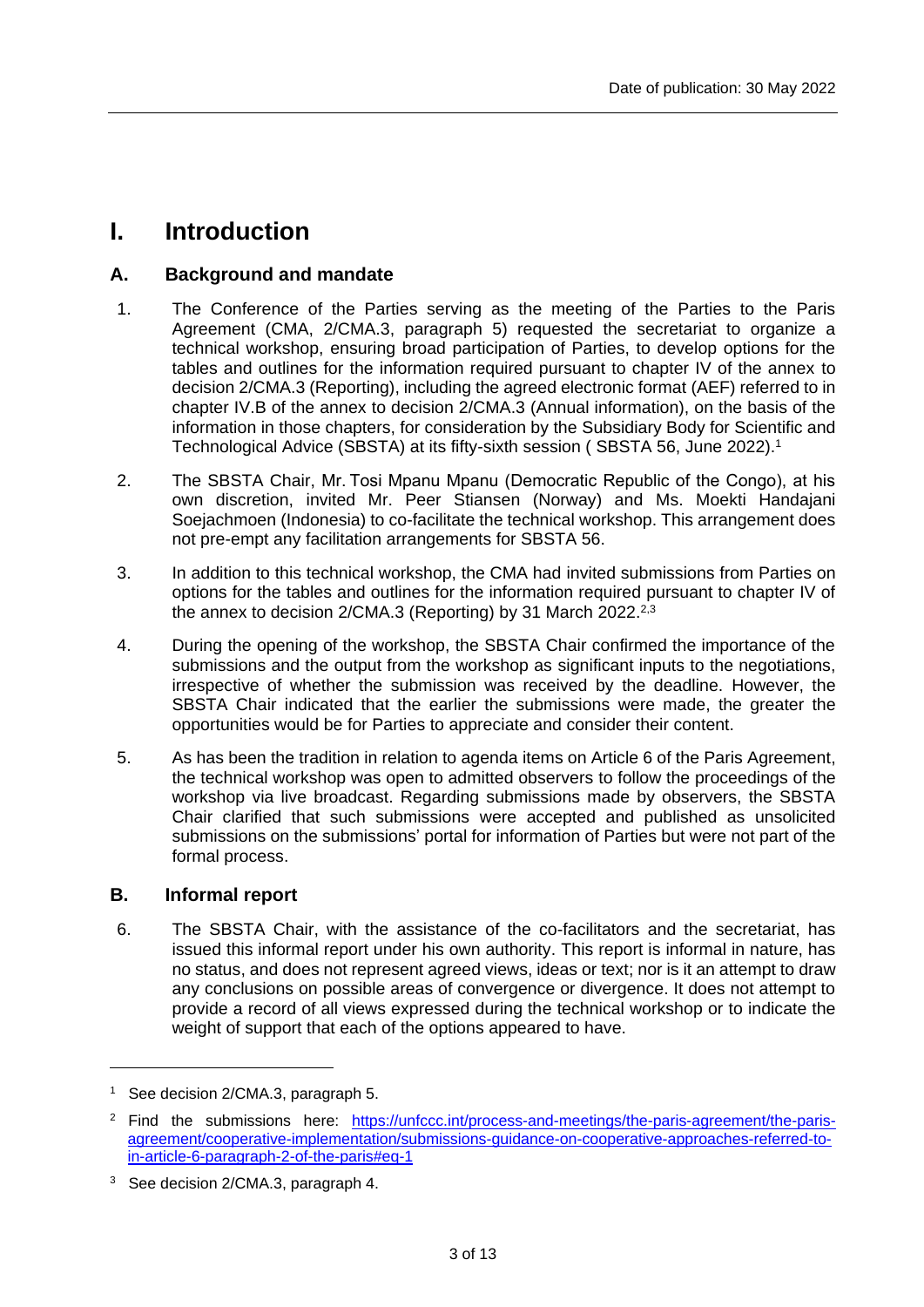7. This report does not attempt to synthesize the information from the submissions. However, views and options included in the submissions received by the end of the workshop and discussed by participants are reflected in the report.

## <span id="page-3-0"></span>**II. Proceedings**

- 8. The technical workshop was held on 16 and 17 May from 13:00 to 16:00 CEST in a virtual format. The following two topics were discussed:
	- (a) Day one: Outlines of the initial report and of the annex to the biennial transparency report (BTR) for the regular information;
	- (b) Day two: Agreed electronic format for annual information.
- 9. Prior to the workshop, groups and Parties were invited to prepare a presentation for delivery at the technical workshop. Slide decks shared by presenters are available on the technical workshop page.<sup>4</sup> The following groups and Parties delivered presentations:
	- (a) Day one: European Union, Japan, New Zealand, United States of America;
	- (b) Day two: Japan, Republic of Korea, United States of America.
- 10. In opening the workshop, the SBSTA Chair outlined the procedural background to the workshop. Furthermore, the SBSTA Chair asked the participants to share new ideas and proposals that would find broad support and move the work of the SBSTA forward, particularly given the limited time available.
- 11. To steer the discussions, the SBSTA Chair provided guiding questions, while also inviting Parties to bring any other issues into the discussions that they considered relevant. The guiding questions were included in the agenda for the technical workshop.<sup>5</sup>
- 12. In closing the workshop at the end of day two, the SBSTA Chair thanked the co-facilitators for their dedication and expert facilitation. The Chair also thanked the participants for joining at inconvenient times and for contributing to the open exchange of views. Finally, the Chair reiterated that the discussions of the workshop would be captured in the form of an informal report, which would be published one week before the SBSTA meeting in June.
- 13. The technical workshop was attended by close to 90 participants and an additional 130 observers via broadcast.

<sup>4</sup> Slide decks available at: [https://unfccc.int/process-and-meetings/the-paris-agreement/the-paris](https://unfccc.int/process-and-meetings/the-paris-agreement/the-paris-agreement/cooperative-implementation/technical-workshops-related-to-the-article-62-of-the-paris-agreement#eq-1)[agreement/cooperative-implementation/technical-workshops-related-to-the-article-62-of-the-paris](https://unfccc.int/process-and-meetings/the-paris-agreement/the-paris-agreement/cooperative-implementation/technical-workshops-related-to-the-article-62-of-the-paris-agreement#eq-1)[agreement#eq-1.](https://unfccc.int/process-and-meetings/the-paris-agreement/the-paris-agreement/cooperative-implementation/technical-workshops-related-to-the-article-62-of-the-paris-agreement#eq-1) Some presenters did not share slide decks for publishing.

<sup>5</sup> Find the agenda here: [https://unfccc.int/sites/default/files/resource/Agenda\\_Initial\\_Report\\_Annex\\_BTR\\_AEF\\_published\\_13\\_M](https://unfccc.int/sites/default/files/resource/Agenda_Initial_Report_Annex_BTR_AEF_published_13_May_0.pdf) [ay\\_0.pdf](https://unfccc.int/sites/default/files/resource/Agenda_Initial_Report_Annex_BTR_AEF_published_13_May_0.pdf)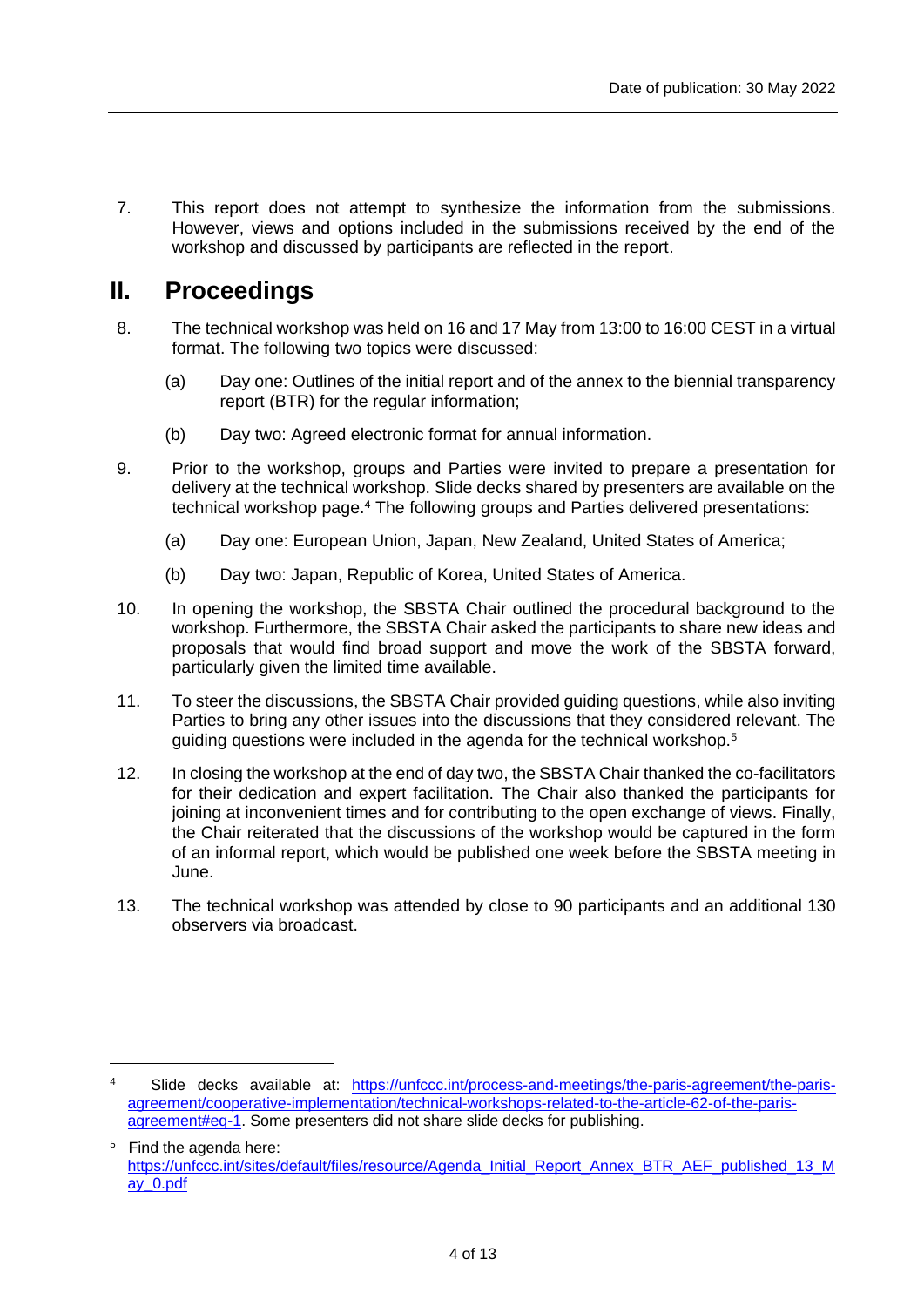## <span id="page-4-0"></span>**III. Summary of discussions**

14. This chapter provides summaries of the presentations and the ensuing discussions resulting from an informal exchange of views among the workshop participants. Possible options and alternative views are outlined, noting that not all are mutually exclusive.

#### <span id="page-4-1"></span>**A. Outlines of the initial report and of the annex to the biennial transparency report for the regular information**

- 15. This section captures the options discussed by the participants at the workshop session held on 16 May 2022, on the tables and outlines of the initial report and of the annex to the BTR<sup>6</sup> for the regular information as referred to in chapter IV.A (Initial reports) and chapter VI.B (Regular reporting) of the annex to decision 2/CMA.3. Views expressed enhancing the understanding of options or highlighting other relevant considerations are also reflected. Illustrative examples of the tables and outlines of the initial report and of the Article 6 annex to the BTR are included in the slide decks for the workshop and submissions of Parties.<sup>7</sup>
- 16. With regard to guidance for the tables and outlines of the initial report and of the annex to the BTR for the regular information (also referred to as the Article 6 annex to the BTR), participants identified options in relation to the following topics, which are further elaborated below:
	- (a) Content;
	- (b) Format;
	- (c) Structure;
	- (d) Alignment of information submitted by Parties to the same cooperative approach;
	- (e) Application to participating Parties in the mechanism established in Article 6, paragraph 4 of the Paris Agreement;
	- (f) Minimizing the reporting burden on participating Parties;
	- (g) Confidentiality;
	- (h) Interim submission process for initial reports;
	- (i) Other considerations.

#### <span id="page-4-2"></span>**1. Content**

17. With regard to the content of the tables and outlines of the initial report and the Article 6 annex to the BTR, there was general consensus that the tables and outlines should address all elements of chapter IV.A (Initial reports) and chapter VI.B (Regular reporting) of decision 2/CMA.3.

<sup>6</sup> *Annex IV: Information in relation to the Party's participation in cooperative approaches, as applicable*, as outlined in decision 18/CMA.1 and referred to in Annex IV of decision 5/CMA.3

 $7$  Links included in earlier footnotes 2 and 4.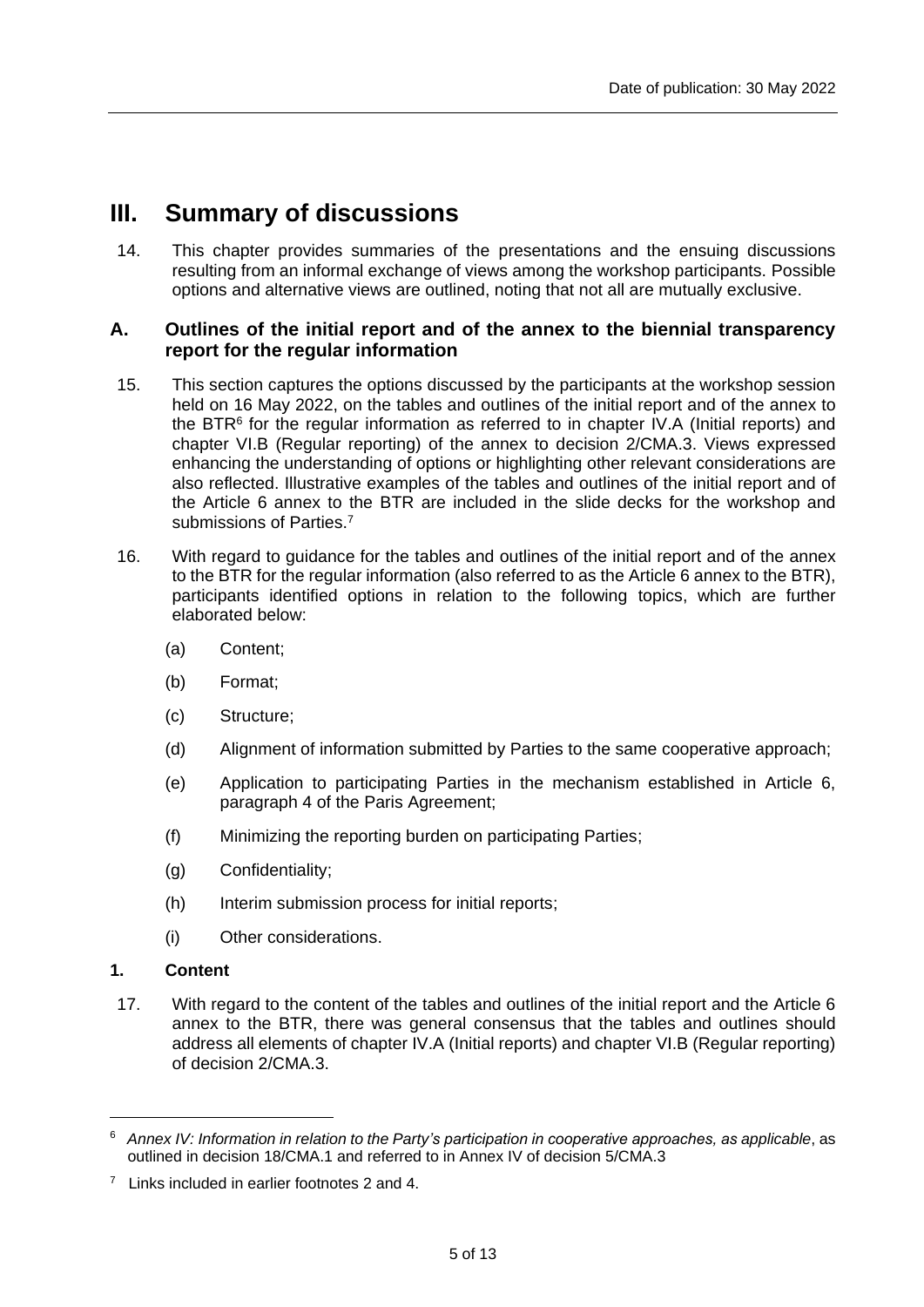- 18. Participants suggested that:
	- (a) The initial report include a place for the provision of information on conversion methodologies that is required, paragraph 22 (d) $8$ ;
	- (b) Information required by paragraph 23 would be provided in the structured summary of the BTR, except for paragraph 23 (j), which would be included in the Article 6 annex to the BTR;
	- (c) Regarding support for filling in the tables and outlines of the initial report and the Article 6 annex to the BTR, the following options were identified:
		- (i) The tables and outlines may include example text or guidance for Parties in drafting information, noting that any examples should not introduce further requirements;
		- (ii) Capacity-building activities should address example text or guidance for Parties in drafting information because it would be difficult to agree on example text for the outlines.

#### <span id="page-5-0"></span>**2. Format**

- 19. With regard to the format of the initial report and the Article 6 annex to the BTR, many participants indicated flexibility on the issue. Suggestions included the following:
	- (a) The information should be submitted in a common tabular format (CTF), noting that tabular formats can include narrative information, with the transparency tables used as an example. This could facilitate semi-automation of the reporting through a user interface that Parties would use to submit and update information. Such semi-automation would enable easy extraction and reuse of previously submitted information for subsequent reporting;
	- (b) Tabular format is not helpful as qualitative information will be a narrative. The Initial report does not need any tables;
	- (c) Each format could be a mixture of both tables for quantitative information and narrative sections.
- 20. Participants suggested that the agreed formats as per decision 5/CMA.3 can be used for reporting, including:
	- (a) Table 4. Structured summary as included in Annex II to decision 5/CMA.3 for the aggregated information as per paragraph 23;
	- (b) Appendix to Annex II of decision 5/CMA.3 for nationally determined contribution (NDC) information.
- 21. Regarding confidential information, a special annex can be developed for the use of Parties (see point 7 below on confidentiality).

<sup>&</sup>lt;sup>8</sup> Paragraphs and sub-paragraphs without reference to a decision are paragraphs and sub-paragraphs of the annex to decision 2/CMA.3.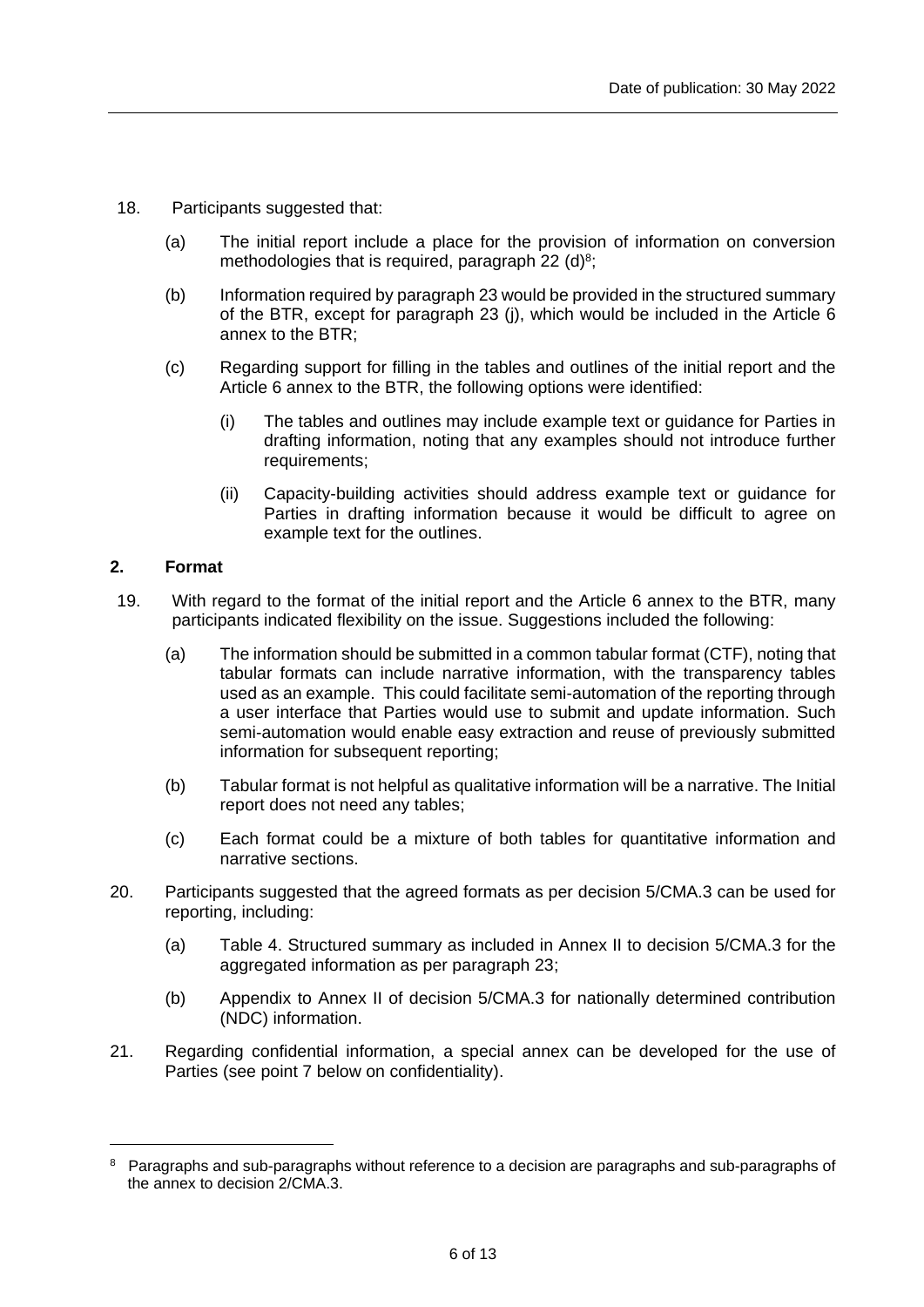#### <span id="page-6-0"></span>**3. Structure**

- 22. With regard to the structure of the initial report, options discussed included:
	- (a) Having four sections as follows: (1) for participation responsibilities; (2) for description of NDC; (3) for metrics, methods and quantification; and (4) for information regarding each cooperative approach;
	- (b) Having three sections as follows: (1) for participation responsibilities; (2) for description of NDC; and (3) for information regarding each cooperative approach;
	- (c) Having no sections.
- 23. Further suggestions regarding the structure of the initial report included the following:
	- (a) Reporting requirements that refer to other provisions that have multiple elements could be broken down by those elements (for example, paragraph 18 (a) refers back to chapter II (Participation), which has multiple elements);
	- (b) Information required regarding each cooperative approach (paragraph 18 (g)-(i) should be replicated for each cooperative approach separately.
- 24. With regard to the structure of the Article 6 annex to the BTR, options discussed included:
	- (a) Having three sections as follows: (1) for participation responsibilities; (2) for information regarding each cooperative approach; and (3) for the information in paragraph 23 of the annex to decision 2/CMA.3, for which the structured summary to the BTR should be used for aggregated information, but disaggregated information for each cooperative approach could be included in the Article 6 annex to the BTR;
	- (b) Having the same structure and sections as the initial report, with additional requirements as necessary;
	- (c) Having structure without sections as the initial report.

#### <span id="page-6-1"></span>**4. Alignment of information submitted by participating Parties to the same cooperative approach**

- 25. With regard to the alignment of information submitted by participating Parties to the same cooperative approach, it was generally suggested that:
	- (a) Alignment of the narrative description of the cooperative approach could have flexibility to allow for differences in language and style of the Parties;
	- (b) A common name for the cooperative approach should be used at the minimum, with participating Parties' standardized text (description) to be used;
	- (c) Jointly submitted agreed text;
	- (d) Alignment could be achieved by being able to use drop-down menus of previously submitted information or standardized information;
	- (e) Alignment of numbers (quantitative information) was needed between participating **Parties**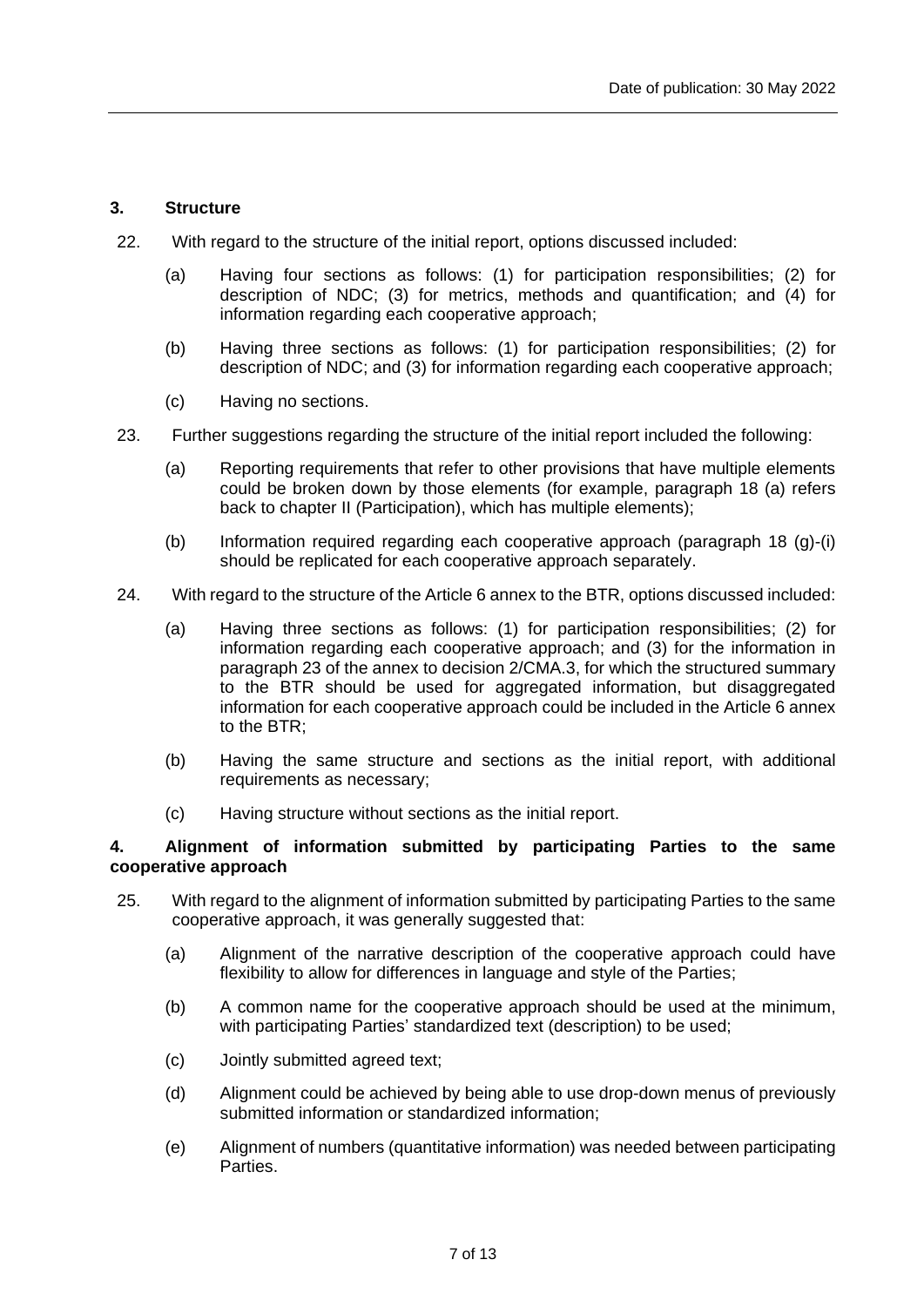#### <span id="page-7-0"></span>**5. Application to participating Parties in the mechanism established in Article 6, paragraph 4 of the Paris Agreement**

- 26. There were divergent views expressed by participants on whether and to what extent the reporting requirements of decision 2/CMA.3 applied to Parties participating in the mechanism established in Article 6, paragraph 4 of the Paris Agreement, including the following:
	- (a) Parties need to provide a full initial report and a full Article 6 annex to the BTR with respect to their participation in the mechanism established in Article 6, paragraph 4 of the Paris Agreement;
	- (b) Parties need to provide an initial report and Article 6 annex to the BTR with respect to their participation that may not require the provision of all reporting requirements due to the centralized nature of the mechanism established in Article 6, paragraph 4 of the Paris Agreement. As a sub-option, it was suggested that:
		- (i) The information on participation by host Parties could be minimized or even automated to reduce the burden on such Parties, with potentially the Supervisory Body of the mechanism established in Article 6, paragraph 4 of the Paris Agreement being requested to develop such processes.

#### <span id="page-7-1"></span>**6. Minimizing the reporting burden on participating Parties**

- 27. Many participants spoke to the need for minimizing the reporting burden on participating Parties. To that end, suggestions included the following:
	- (a) Information on the Party and its NDC could be provided only once per NDC implementation period and/or that only updated information on these should be provided during regular reporting, without limiting what can be updated;
	- (b) Each report should be complete and should include all information, even if duplicated, but minimizing effort by:
		- (i) A "copy and paste" approach to the duplicated information;
		- (ii) Downloading or "auto-filling" sections for which information was previously submitted;
		- (iii) Cross-references could be used to link previously submitted information or information submitted elsewhere. Examples included:
			- a. Linking to the appendix to Annex II of decision 5/CMA.3 for NDC information;
			- b. The ability to link to information provided in the initial report for overlapping information in the Article 6 annex to the BTR.

#### <span id="page-7-2"></span>**7. Confidentiality**

- 28. With regard to confidentiality of the information reported with the initial report and the Article 6 annex to the BTR, the following options were mentioned:
	- (a) Nothing to be submitted as part of the initial report and the Article 6 annex to the BTR is confidential;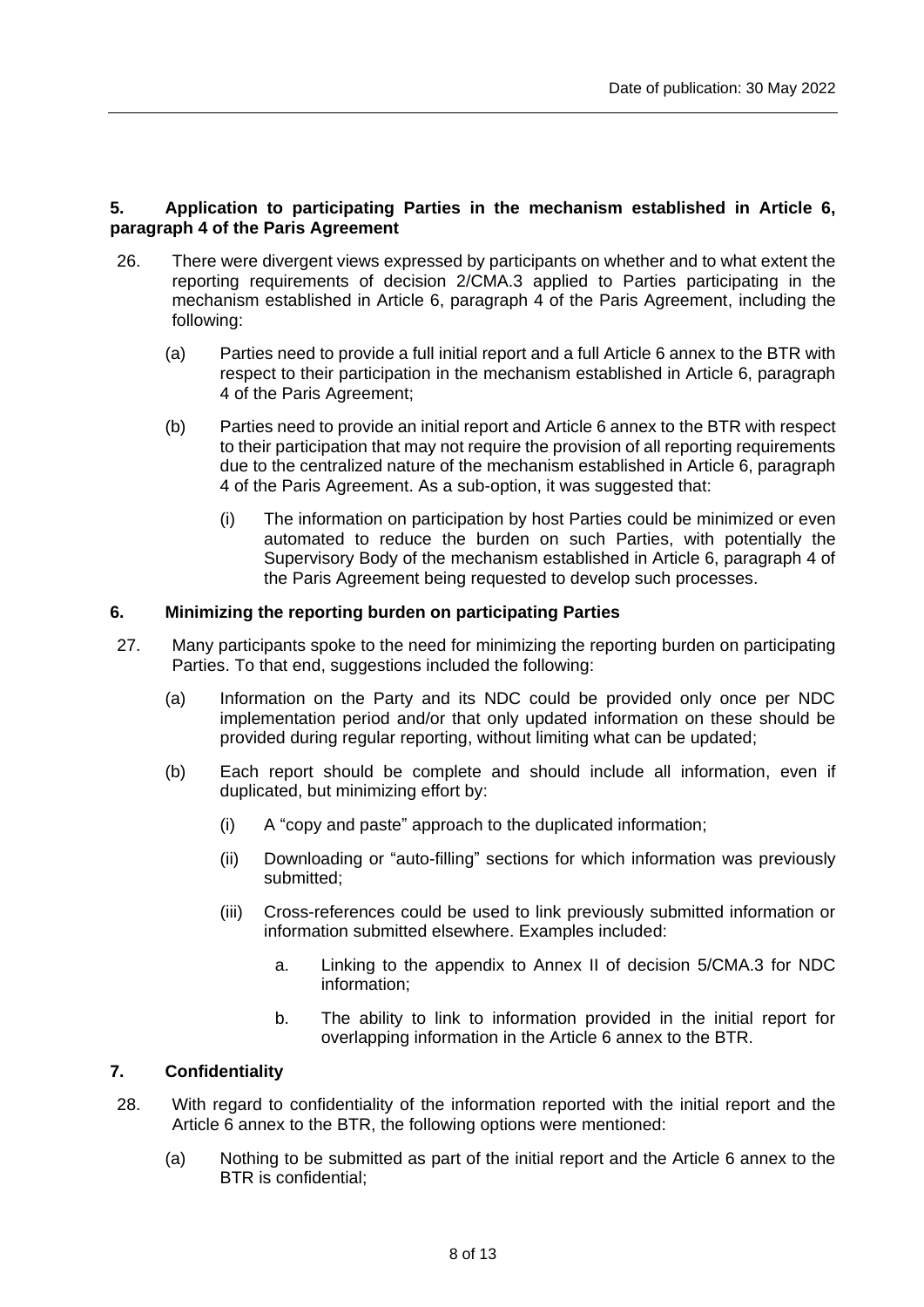- (b) Everything submitted as part of the reports is possibly considered confidential but should be made available to the Article 6 technical expert review;
- (c) Use of confidentiality should be restricted and it should be up to the Party to identify this information.
- 29. Regarding the need for developing guidance on confidentiality, participants suggested that:
	- (a) Some guidance may be useful;
	- (b) There is no need for guidance as processes for confidential information already exit and can be applied.

#### <span id="page-8-0"></span>**8. Interim submission process for initial reports**

30. Regarding the process for submission of initial reports, some participants proposed that initial reports could be submitted to the secretariat via a temporary process or portal until the centralized accounting and reporting platform is available, to ensure compliance with paragraph 18.

#### <span id="page-8-1"></span>**9. Other considerations**

- 31. The need was mentioned to clearly outline the process and sequencing of the submissions of the different reports, of the consistency checks, and of the different review steps.
- 32. Regarding the initial report, a proposal was made to have the initial reports published swiftly on the centralized accounting and reporting platform (CARP) after their submission.

#### <span id="page-8-2"></span>**B. Agreed electronic format for annual information**

- 33. This section captures the options discussed by participants at the workshop session held on 17 May 2022, on the AEF for annual information as referred to in section IV B of the annex to decision 2/CMA.3.
- 34. With regard to guidance for the AEF, participants identified options in relation to the following topics, which are further elaborated below:
	- a) Unique identifiers;
	- b) Common terminology;
	- c) Content;
	- d) Format;
	- e) Structure;
	- f) Granularity of information;
	- g) Common lists of values;
	- h) Confidentiality.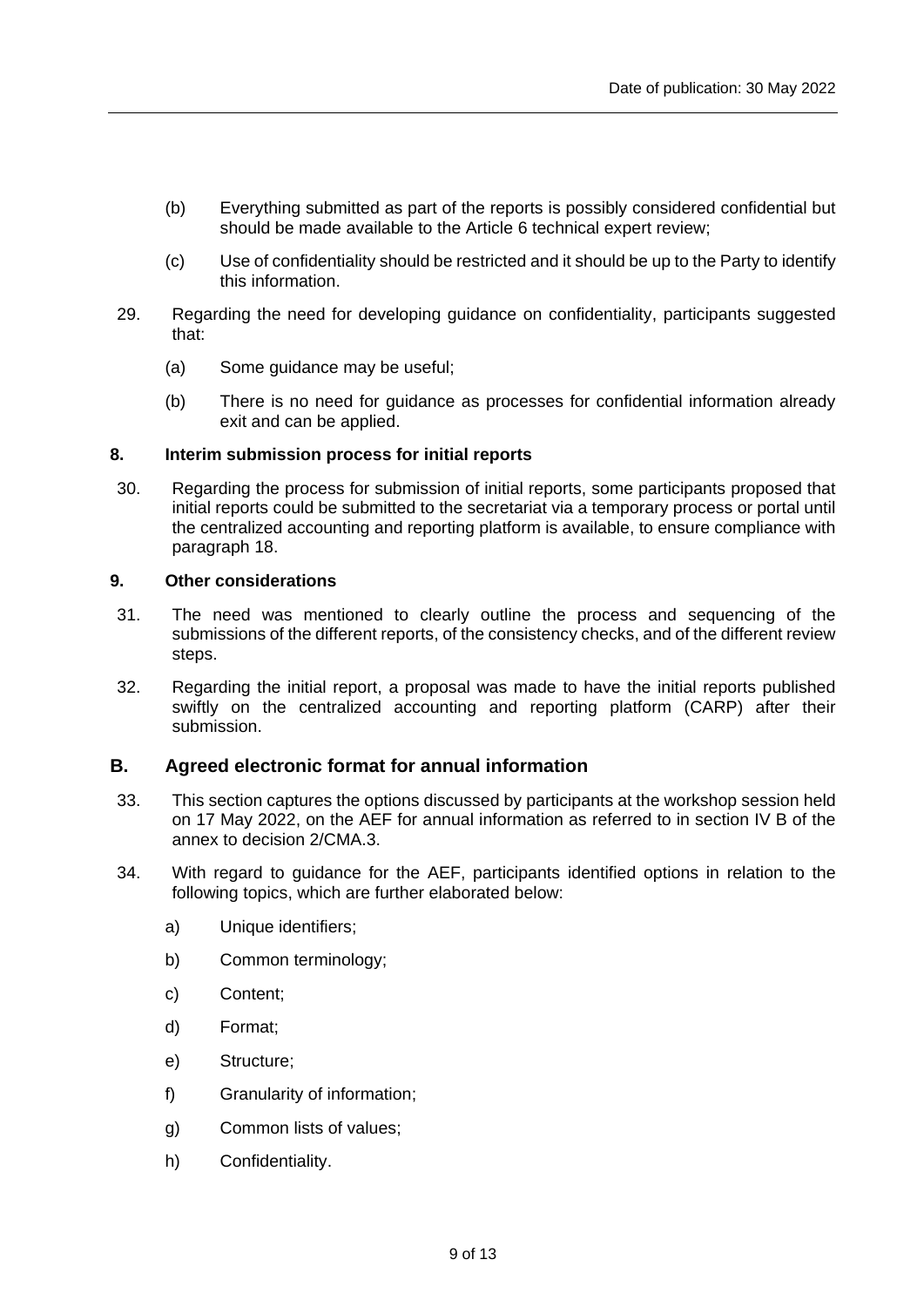#### <span id="page-9-0"></span>**1. Unique identifiers<sup>9</sup>**

- 35. Unique identifiers were highlighted as important for traceability, for avoiding doublecounting, and for consistency checks as defined in paragraph 33 (a) of the annex to decision 2/CMA.3.
- 36. The following options were mentioned in relation to unique identifiers for internationally transferred mitigation outcomes (ITMOs):
	- (a) A common format for the ITMO identifiers can be elaborated with the infrastructure and is:
		- (i) Desirable;
		- (ii) Required;
		- (iii) ITMOs are accounted amounts and do not require common formats for identifiers.
	- (b) ITMO identifiers could stem from the underlying registries and could be either:
		- (i) Serialized identifiers for ITMOs tracked as units; or
		- (ii) Global for an ITMO transactions between Parties;
		- (iii) ITMO identifiers could be attributed by the Article 6 database for each line in the AEF submitted by a Party. The question was raised as to whether, in this case, the identifier would be generated only at first transfer and remain the same, or if the identifier would change in case of further transfers.
		- (iv) The details of the variables for each ITMO may suffice to uniquely identify a reported amount in the AEF submitted by a Party;
- 37. The question was raised on how to ensure uniqueness of identifiers throughout the system, given that Parties may use different registries disconnected from one another. Guidance is expected from the secretariat in this area.
- 38. It was suggested that an ITMO unique identifier would need to follow the ITMO throughout the system. All previous unique identifiers used to track the same mitigation outcome would be recorded in the database for traceability purposes, in particular in case of transfer between registries.
- 39. A need to ensure consistency in the name and identifiers of cooperative approaches was mentioned. However, this cannot be achieved through a closed list of names but could be based on a selection from what was previously reported in the system.

See also chapter III.A.1.c. (Unique identifiers) in the informal report by the SBSTA Chair on Options for implementing the infrastructure requirements as per chapter VI (Recording and tracking) of the annex to decision 2/CMA.3 available here: [https://unfccc.int/process-and-meetings/the-paris-agreement/the](https://unfccc.int/process-and-meetings/the-paris-agreement/the-paris-agreement/cooperative-implementation/technical-workshops-related-to-the-article-62-of-the-paris-agreement#eq-2)[paris-agreement/cooperative-implementation/technical-workshops-related-to-the-article-62-of-the-paris](https://unfccc.int/process-and-meetings/the-paris-agreement/the-paris-agreement/cooperative-implementation/technical-workshops-related-to-the-article-62-of-the-paris-agreement#eq-2)[agreement#eq-2](https://unfccc.int/process-and-meetings/the-paris-agreement/the-paris-agreement/cooperative-implementation/technical-workshops-related-to-the-article-62-of-the-paris-agreement#eq-2)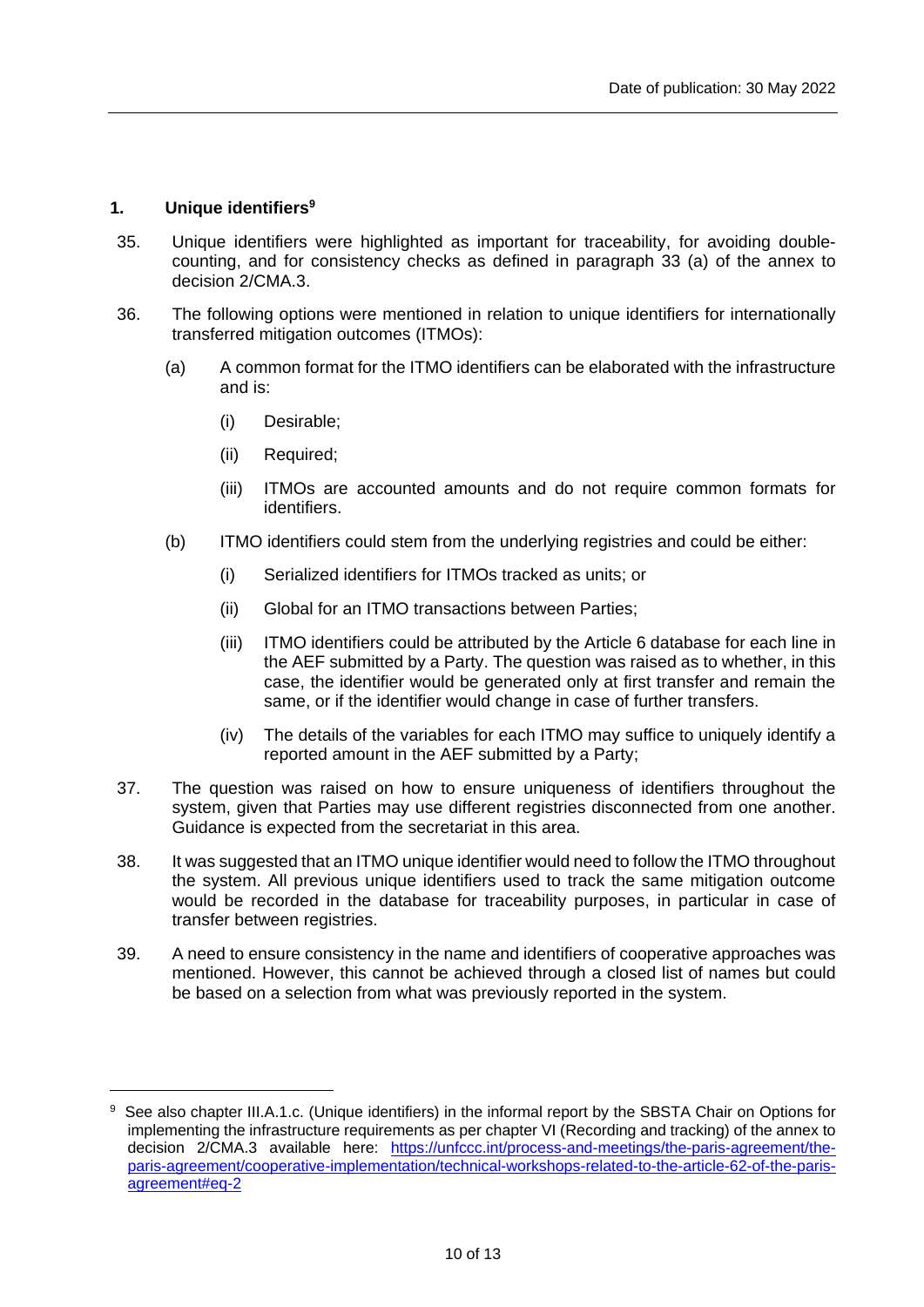#### <span id="page-10-0"></span>**2. Common terminology**

40. It would generally be important to agree to a common terminology. The need for a shared definition was mentioned in particular for the following terms: annual (information), acquisition, cancellation, voluntary cancellation, transfer, holdings.

#### <span id="page-10-1"></span>**3. Content**

- 41. With regard to the range of information to be reported through the AEF, participants identified the following options:
	- (a) The reporting covers the full lifecycle of the ITMOs, from their authorization to their uses, including if the final use takes place in another Party's registry;
	- (b) Information is provided only on what is occurring within the boundaries of the reporting participating Party. This would avoid redundancies and overlaps of reported information between Parties and the need for a feedback mechanism if the use takes place in the registry of another Party.
- 42. Only Party-level transfers would be reported in the AEF. Transfers would not be tracked at detailed entity level. Transfers internal to a Party would also not be reported.
- 43. All the amounts relevant to the reported year should be included. In this context, "annual" could be understood as all transactions that were executed between the 1 January and 31 December of the reported year.

#### <span id="page-10-2"></span>**4. Format**

44. The AEF is to be in tabular format. Some Parties referred to it as a CTF.

#### <span id="page-10-3"></span>**5. Structure**

- 45. With regard to the structure of the tables, examples of proposals for the AEF were included in some of the presentations made at the workshop.
	- (a) Rows correspond to individual reported items according to the agreed level of disaggregation;
	- (b) Each reported amount is positioned in a column that identifies the type of transactions that the amount was subjected to (e.g. authorization, first transfer, transfer, use, cancellation) and/or its status at the end of the reporting period (as holding, in case the amount has not fully been used or cancelled). These correspond to the elements required by paragraph 20 (a);
	- (c) Each reported amount is displayed in combination with a set of complementary characterizing information, referred to by participants as "descriptors", "descriptive information" and "variables". Examples of such characterizing information include, inter alia: cooperative approach, first transferring Party, sector, activity type, year in which the mitigation occurred also referred to as "vintage", and identifier(s). Those elements correspond to the information required by paragraph 20 (b) and also constitute table columns.
- 46. The following options were mentioned regarding the list of data fields (columns) required in the electronic table: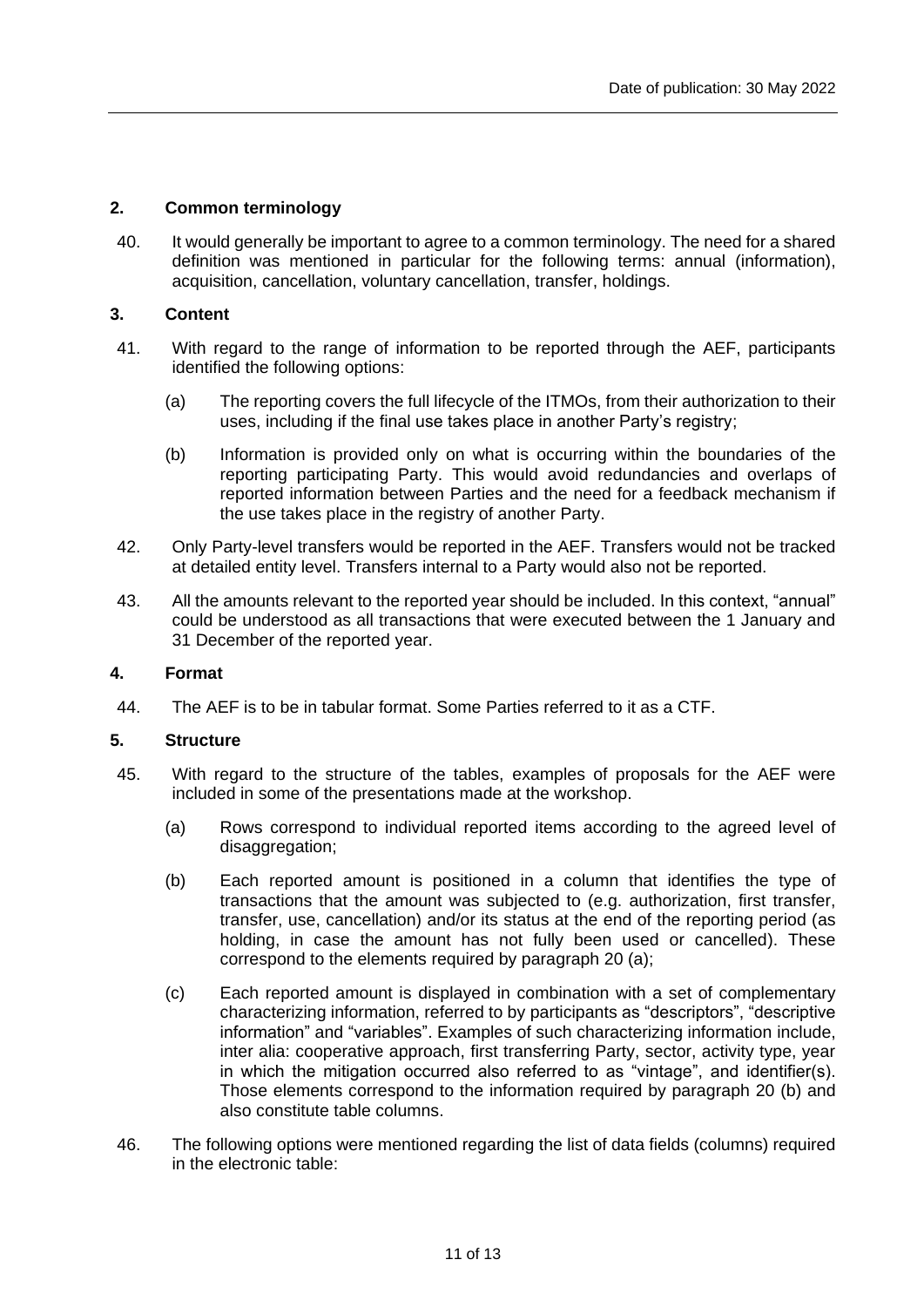- (a) Strictly as specified in the text (paragraphs 20 (a) and 20 (b));
- (b) Some fields may be combined without losing any detail. For example:
	- (i) Use for NDC/IMP<sup>10</sup>/Other can be three columns or one merged column;
	- (ii) Cancellation and voluntary cancellation can be one column if Parties see no difference between them.
- (c) Additional fields may be included with a view to increasing transparency and traceability. The fields to be added may depend on the expected usages and design of the Article 6 database and the CARP. The following information that may require additional fields was mentioned:
	- (i) Authorization date or link to the evidence of authorization;
	- (ii) Authorized uses, including the particular schemes in relation to which IMP is authorized, and the specification of Other purposes, if any;
	- (iii) Trigger for first transfer:
	- (iv) The underlying source registry/programme, similar to what is done in the CORSIA requirements;
	- (v) Metrics, as ITMOs can be labelled in  $tCO<sub>2</sub>$  and non-GHG metrics;
	- (vi) Contribution to adaptation.
- (d) With regard to the "using participating Party or authorized entities or entities" as referred in paragraph 20 (b), the following options were identified:
	- (vii) Report, together with the amounts authorized for OIMP<sup>11</sup>, the legal entities authorized to use these amounts;
	- (viii) Report, together with the amounts used, the authorized entities that used these amounts.
- 47. With regard to the number of the tables in the AEF, the following options were mentioned:
	- (a) One single table including all the requested information from paragraphs 20 (a) and 20 (b), i.e. ITMO details, amount, authorization per use, acquisition/transfer/use, holdings;
	- (b) Separating the holdings from the rest of the information, as holdings<sup>12</sup> are a different type of information;

<sup>&</sup>lt;sup>10</sup> IMP refers to international mitigation purposes as per paragraph 1 (f) of the annex to decision 2/CMA.3.

<sup>11</sup> OIMP refers to other international mitigation purposes as per paragraph 1 (f) of the annex to decision 2/CMA.

<sup>&</sup>lt;sup>12</sup> It is noted that the understanding of what constitutes a holding was not identical in the examples provided. Holdings were either understood as a net flow which may be negative or as the residual amount remaining within the reporting Party's boundaries after all transfers/uses.